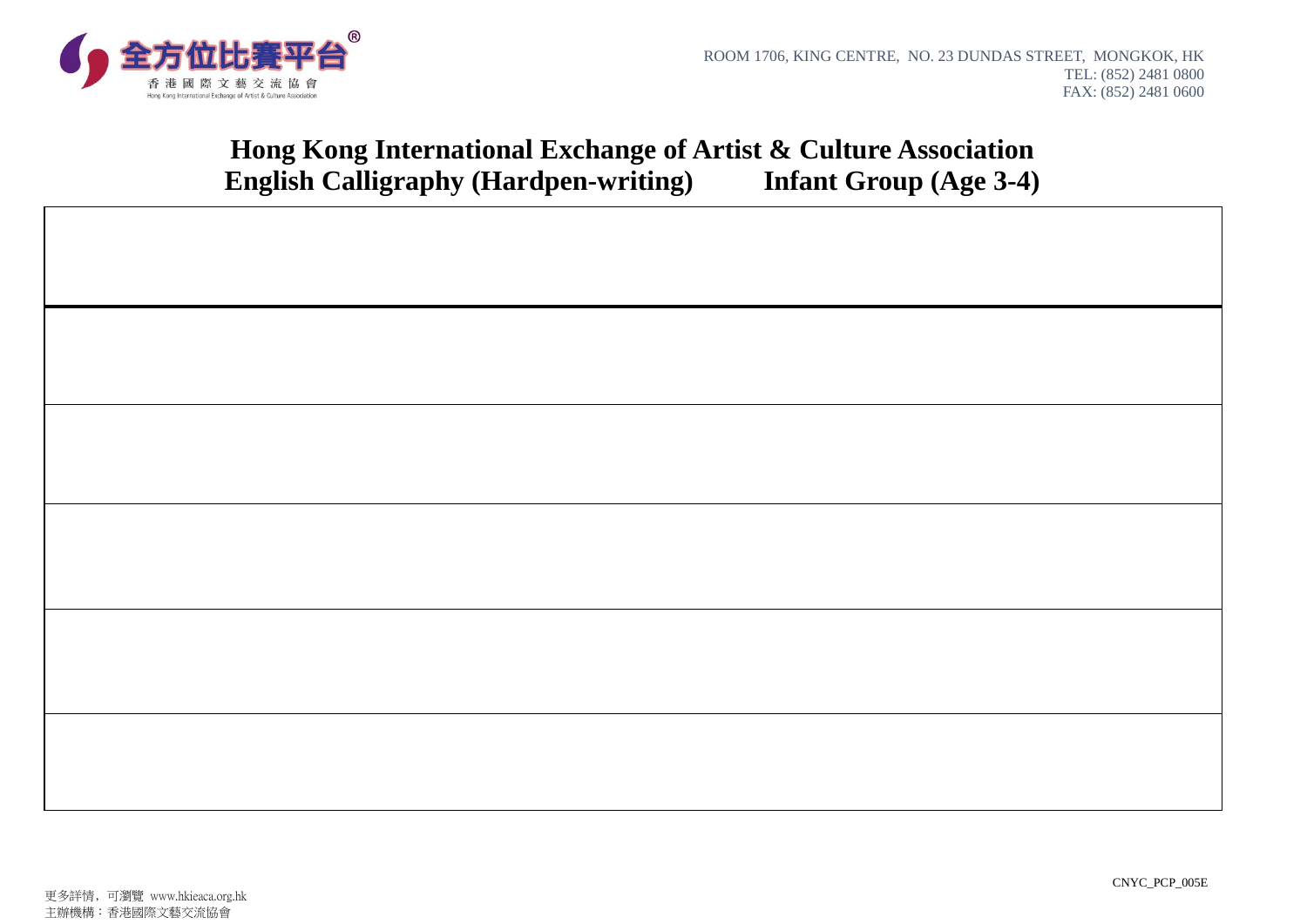

# **Hong Kong International Exchange of Artist & Culture Association English Calligraphy (Hardpen-writing) Young Child Group (Age 5-6)**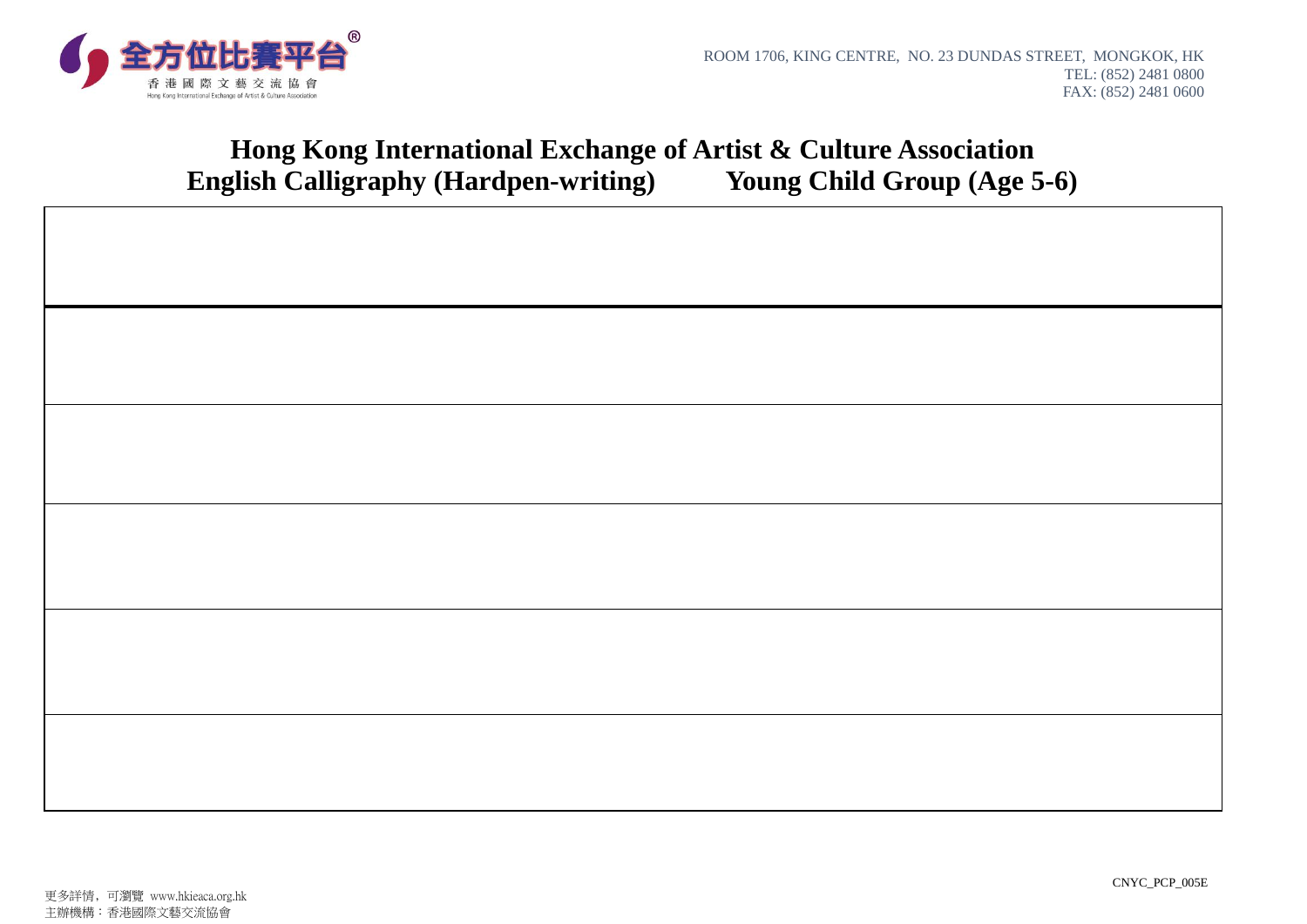

### **Hong Kong International Exchange of Artist & Culture Association English Calligraphy (Hardpen-writing) Child Group (Age 7-9)**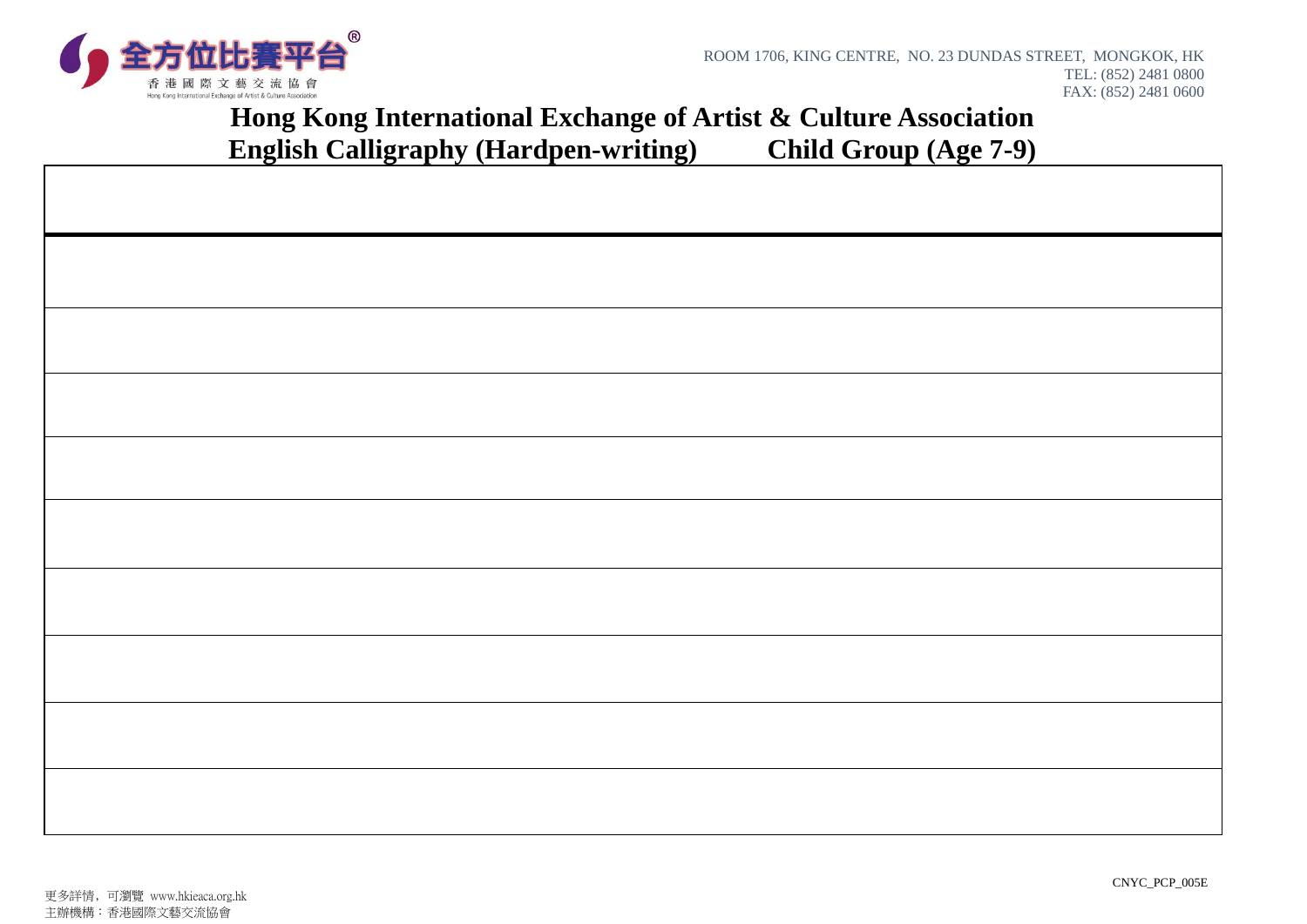

### **Hong Kong International Exchange of Artist & Culture Association English Calligraphy (Hardpen-writing) Juvenile Group (Age 10-12)**

|  | $\mathbf C$<br>$\lambda$ | $\mathbf{C}^{\prime}$ | $\bf\Xi$ |  |
|--|--------------------------|-----------------------|----------|--|
|  |                          |                       |          |  |
|  |                          |                       |          |  |
|  |                          |                       |          |  |
|  |                          |                       |          |  |
|  |                          |                       |          |  |
|  |                          |                       |          |  |
|  |                          |                       |          |  |
|  |                          |                       |          |  |
|  |                          |                       |          |  |
|  |                          |                       |          |  |
|  |                          |                       |          |  |
|  |                          |                       |          |  |
|  |                          |                       |          |  |
|  |                          |                       |          |  |
|  |                          |                       |          |  |
|  |                          |                       |          |  |
|  |                          |                       |          |  |
|  |                          |                       |          |  |
|  |                          |                       |          |  |
|  |                          |                       |          |  |
|  |                          |                       |          |  |
|  |                          |                       |          |  |
|  |                          |                       |          |  |
|  |                          |                       |          |  |
|  |                          |                       |          |  |
|  |                          |                       |          |  |
|  |                          |                       |          |  |
|  |                          |                       |          |  |
|  |                          |                       |          |  |
|  |                          |                       |          |  |
|  |                          |                       |          |  |
|  |                          |                       |          |  |
|  |                          |                       |          |  |
|  |                          |                       |          |  |
|  |                          |                       |          |  |
|  |                          |                       |          |  |
|  |                          |                       |          |  |
|  |                          |                       |          |  |
|  |                          |                       |          |  |
|  |                          |                       |          |  |
|  |                          |                       |          |  |
|  |                          |                       |          |  |
|  |                          |                       |          |  |
|  |                          |                       |          |  |
|  |                          |                       |          |  |
|  |                          |                       |          |  |
|  |                          |                       |          |  |
|  |                          |                       |          |  |
|  |                          |                       |          |  |
|  |                          |                       |          |  |
|  |                          |                       |          |  |
|  |                          |                       |          |  |
|  |                          |                       |          |  |
|  |                          |                       |          |  |
|  |                          |                       |          |  |
|  |                          |                       |          |  |
|  |                          |                       |          |  |
|  |                          |                       |          |  |
|  |                          |                       |          |  |
|  |                          |                       |          |  |
|  |                          |                       |          |  |
|  |                          |                       |          |  |
|  |                          |                       |          |  |
|  |                          |                       |          |  |
|  |                          |                       |          |  |
|  |                          |                       |          |  |
|  |                          |                       |          |  |
|  |                          |                       |          |  |
|  |                          |                       |          |  |
|  |                          |                       |          |  |
|  |                          |                       |          |  |
|  |                          |                       |          |  |
|  |                          |                       |          |  |
|  |                          |                       |          |  |
|  |                          |                       |          |  |
|  |                          |                       |          |  |
|  |                          |                       |          |  |
|  |                          |                       |          |  |
|  |                          |                       |          |  |
|  |                          |                       |          |  |
|  |                          |                       |          |  |
|  |                          |                       |          |  |
|  |                          |                       |          |  |
|  |                          |                       |          |  |
|  |                          |                       |          |  |
|  |                          |                       |          |  |
|  |                          |                       |          |  |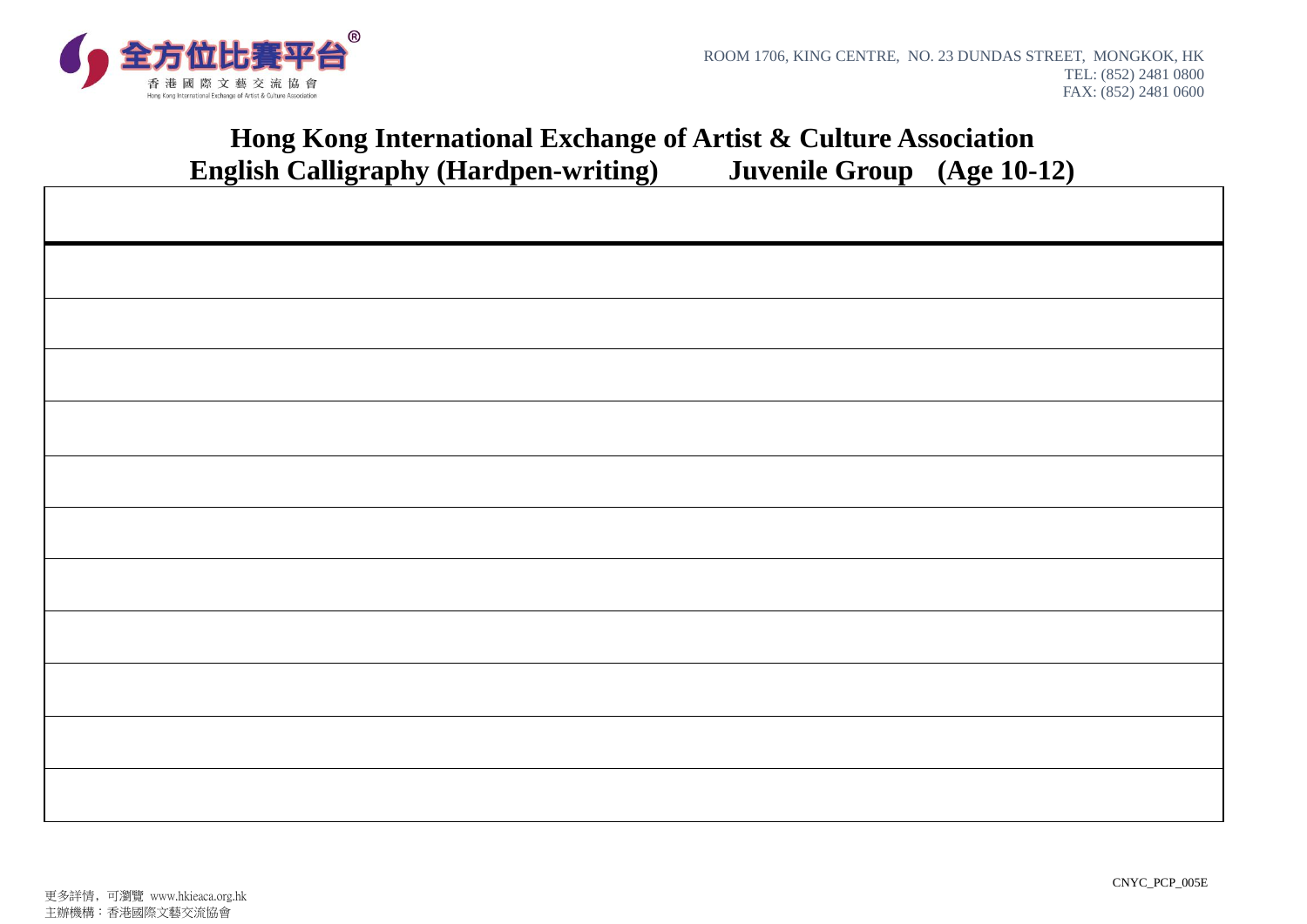

 $\Gamma$ 

#### **Hong Kong International Exchange of Artist & Culture Association glish Calligraphy (Hardpen-writing)** Teenage Group (Age 13-15) **English Calligraphy (Hardpen-writing)**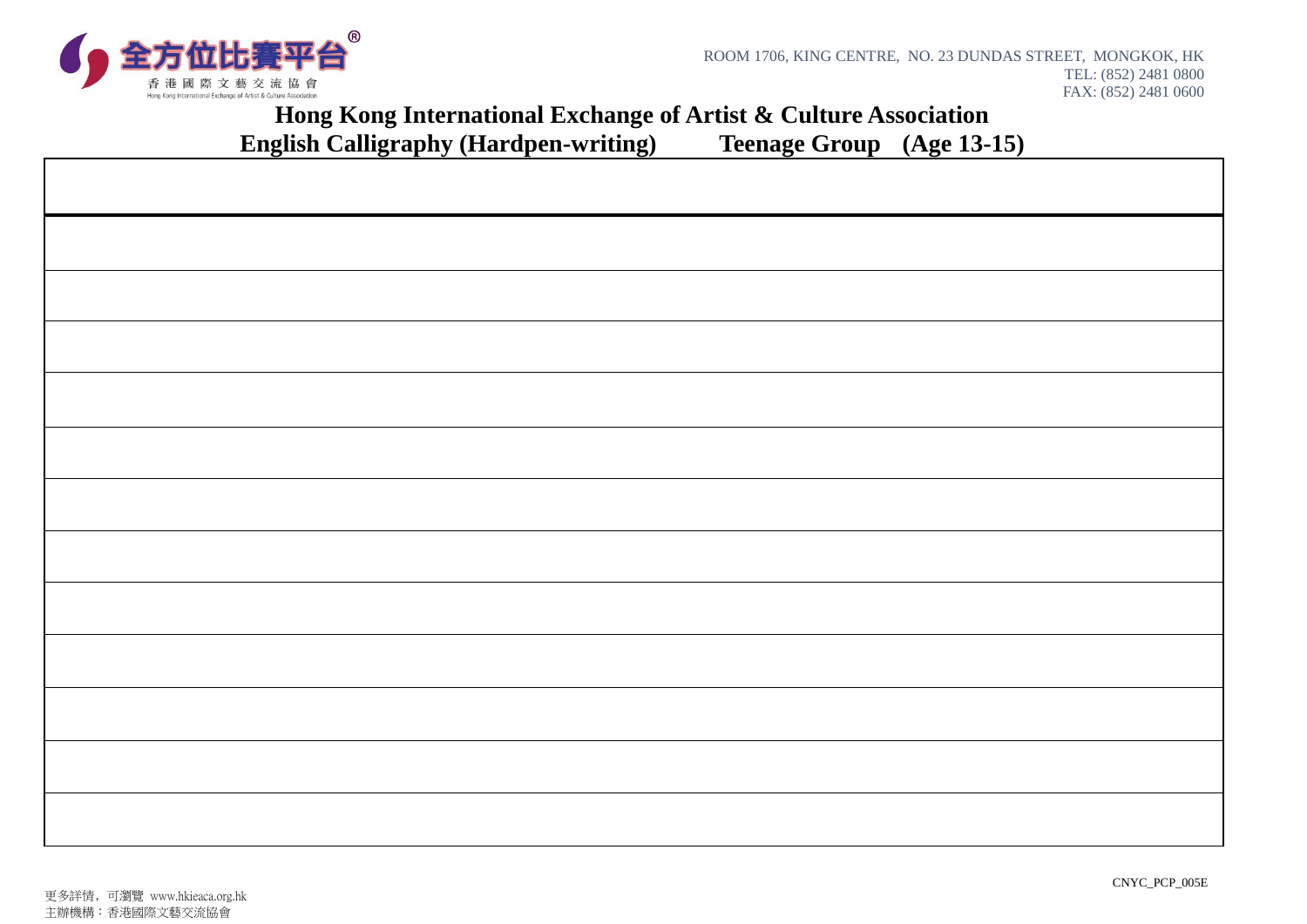

## **Hong Kong International Exchange of Artist & Culture Association English Calligraphy (Hardpen-writing) Youth Group (Age 16-18)**